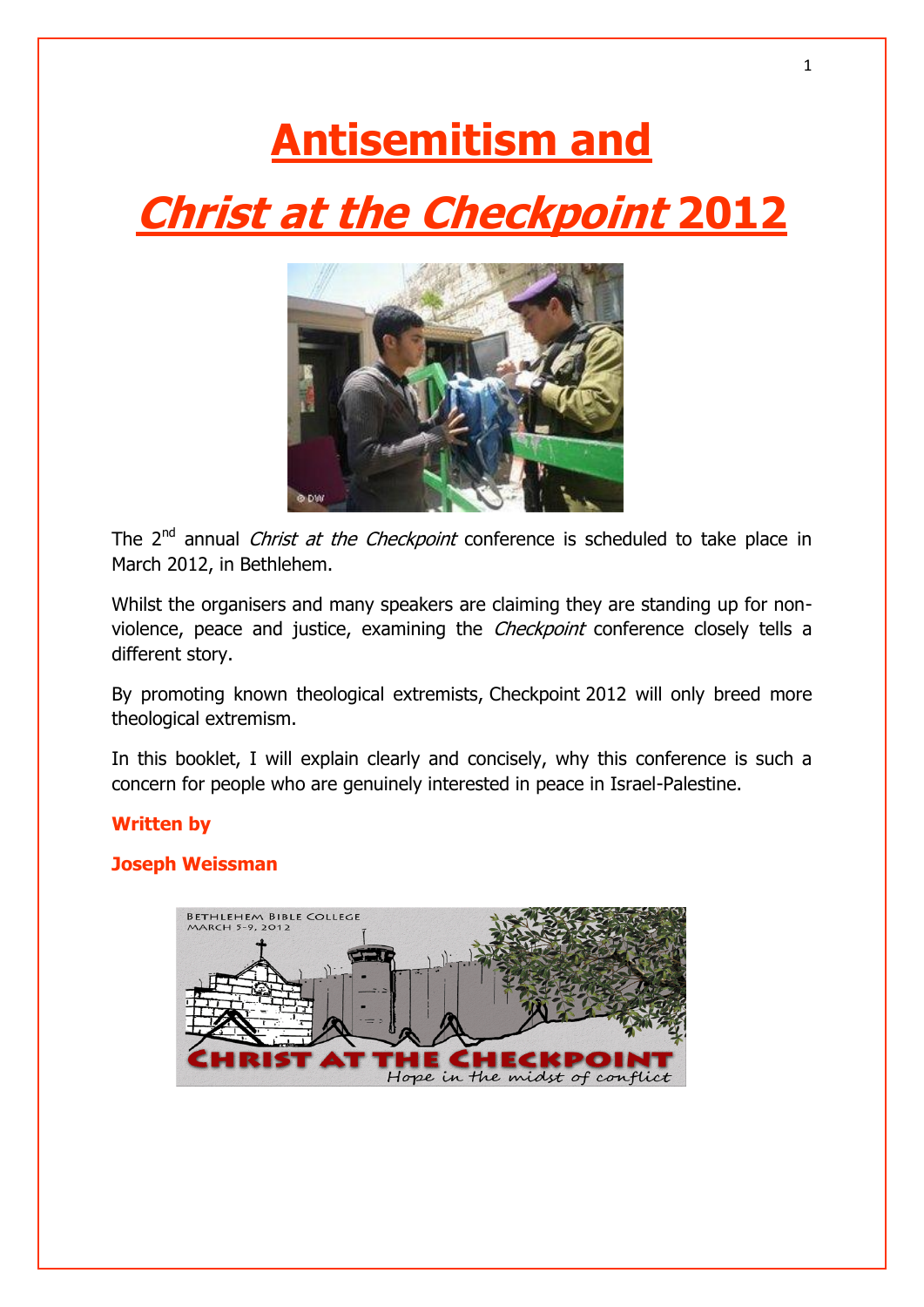#### **Christ at the Checkpoint 2010: Naim Ateek**

The first *Christ at the Checkpoint* (CATC) conference took place in 2010, and no Messianic Jews or leaders of Israeli Messianic congregations were invited.

Instead, the founder of Sabeel, Naim Ateek, played a prominent role in the last conference, giving a speech<sup>1</sup>. Ateek has previously stated<sup>2</sup>:



"In this season of Lent, it seems to many of us that Jesus is on the cross again with thousands of crucified Palestinians around him. It only takes people of insight to see the hundreds of thousands of crosses throughout the land, Palestinian men, women, and children being crucified. Palestine has become one huge golgotha. **The Israeli government crucifixion system is operating daily**. Palestine has become the place of the skull."

According to Ateek"s twisting of Biblical themes, Israel operates a crucifixion system, and the Palestinians become linked with Jesus' death. Such powerful imagery is designed to cast the Palestinians in the minds of Christians as like Jesus without fault, and the Israelis as particularly sinful.

This rhetoric has clear parallels with antisemitic discourse about Jews killing Jesus. Ateek has also stated:

"At this Christmas time, when we remember the message of peace and love that came down from God to earth in the birth of Jesus Christ, our celebrations are marred by the destructive powers of the **modern day "Herods" who are represented in the Israeli government**. The message of this Christmas is already overshadowed by the sound of war, violence, and state terror. Indeed, violence breeds violence, and innocent people have been killed on both sides. But **the original sin is the violence of the Israeli occupation** of the Gaza Strip and the West Bank [...]"

Here he compares Israel's actions with "the original sin"!

Ateek clearly compares Herod and modern-day Israel. So he sees those with political power in Israel as baby-killers who suppress human rights and persecute baby Jesus, which instantly casts the Israeli government as the "baddy" in this story.

Jews who defend Israel"s right to exist and her right to defend herself are thus considered part of the Zionist agenda, and "modern day Herods." Whilst the old

1

<sup>1</sup> <http://www.comeandsee.com/view.php?sid=1033>

<sup>&</sup>lt;sup>2</sup> [http://web.archive.org/web/20080310035855/http://www.sabeel.org/old/reports/easter01.htm](http://web.archive.org/web/20080310035855/http:/www.sabeel.org/old/reports/easter01.htm)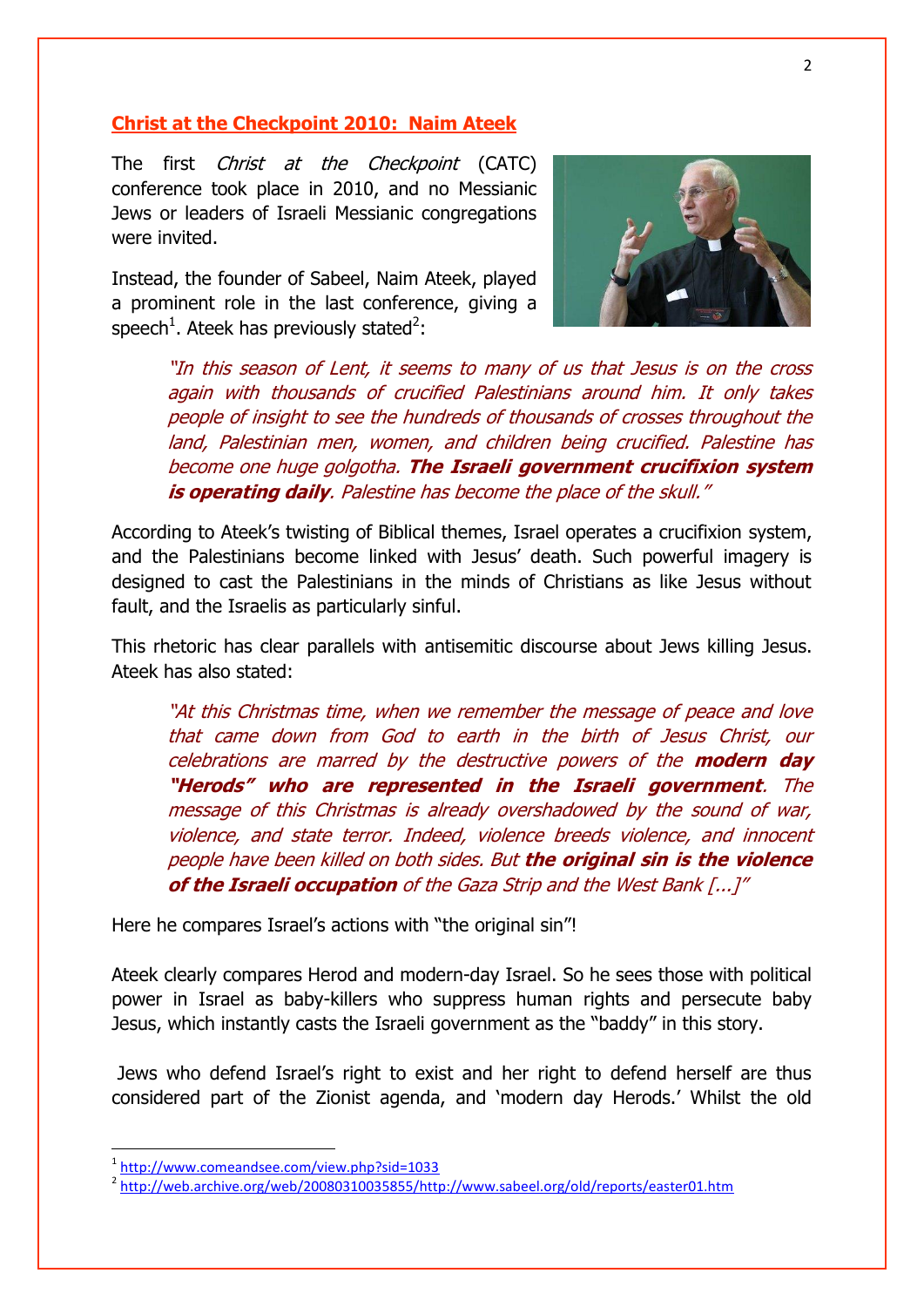theological antisemitism accused the Jews of killing Jesus, the new theological antisemitism subtly accuses the Jewish state of trying to kill baby Jesus.

Naim Ateek has since told CATC 2012 organiser Stephen Sizer that,

"today, whether we like it or not, it's Israel that is on top of any country in the world'<sup>8</sup>

It is clearly antisemitic, to distort Israel's power in such a way. We should not tolerate this, or promote Naim Ateek"s views at all. Naim Ateek was provided a platform by *Christ at the Checkpoint*, and he used this platform to promote his Sabeel theological outfit $4$ .

Sabeel claims to be a Palestinian liberation theology movement, advocating this worldview. Yet Sabeel also view Hamas as a liberation theology movement.<sup>5</sup> Sabeel supports boycotts against Israel, as has been evident since before CATC 2010 when Ateek spoke.<sup>6</sup> Sabeel have since declared,

"We see boycott and divestment as non-violent tools for justice, peace and security for all."<sup>7</sup>

Sabeel"s website appears to boast that its "holy boycotts" have influenced Christian politics around the globe<sup>8</sup>. Surely we must limit Sabeel's influence, not encourage it. A Sabeel prayer letter from 2010 stated:

"As Bethlehem Bible College begins its "Christ at the Checkpoint" conference, we give thanks for all those who will speak and participate - as well as those who are organizing it. We pray that hearts and minds will be moved, that new advocates will be born to speak out around the world in the cause of justice and peace for this land and its peoples."<sup>9</sup>



 $\overline{\phantom{a}}$ 

<sup>3</sup> <http://vimeo.com/10128398>

<sup>4</sup> [http://www.christatthecheckpoint.com/lectures/Naim\\_Ateek.pdf](http://www.christatthecheckpoint.com/lectures/Naim_Ateek.pdf)

<sup>5</sup> <http://blog.z-word.com/2008/10/sabeel-endorses-hamas/>

<sup>6</sup> <http://seismic-shock.com/2009/08/25/does-sabeel-support-boycott-campaign-against-israel/>

<sup>7</sup> <http://www.sabeel.org/events.php?eventid=183>

<sup>8</sup> <http://www.sabeel.org/pdfs/24-matti-divest.pdf>

<sup>&</sup>lt;sup>9</sup> [http://beyondbethlehem.blogspot.com/2010/03/sabeel-wave-of-prayer\\_11.html](http://beyondbethlehem.blogspot.com/2010/03/sabeel-wave-of-prayer_11.html)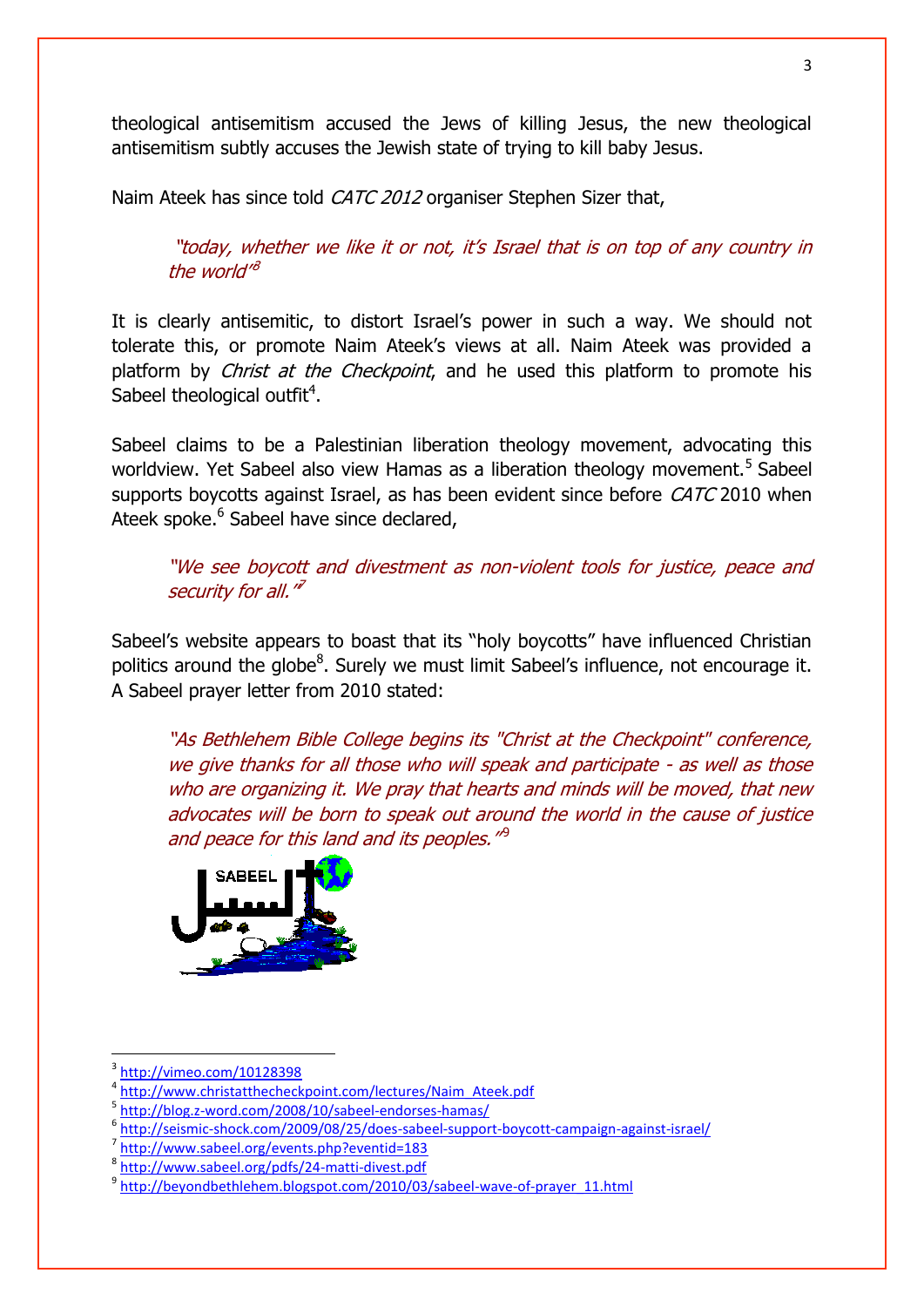#### **Christ at the Checkpoint 2010: Mitri Raheb**

At CATC 2010, Palestinian Lutheran priest Mitri Raheb told those present,

"Actually, Israel represents Rome of the Bible, not the people of the land. And this is not only because I"m a Palestinian. I"m sure if we were to do a DNA test between David, who was a Bethlehemite, and Jesus, born in

Bethlehem, and Mitri, born just across the street from where Jesus was born, I'm sure the DNA will show that there is a trace. While, if you put King David, Jesus and Netanyahu, you will get nothing, because **Netanyahu comes from an East European tribe who converted to Judaism in the Middle Ages**." 10

Raheb suggests here, that Jews like Netanyahu have no true Jewish blood, and begins talking about DNA traces. However, it is a myth that Jews aren"t really Jews by blood, and it is absurd to suggest Palestinian Arabs have more common DNA with the Biblical Israelites than Israeli Jews today do.

#### **Christ at the Checkpoint 2010: Colin Chapman**

At *CATC* 2010, British antizionist theologian Colin Chapman told those present,

"For centuries Jews and Christians lived relatively peacefully under Islamic rule throughout the Middle East and North Africa as dhimmis. But what seems to have happened is that the bad experience of Palestinian Muslims with Zionist

immigrants after 1880 has reminded them of Muhammad"s bad experience with the Jews of Medina, encouraging them to apply the harsh verses about Jews in the Qur"an to Israeli Jews today. **It must seem to Palestinian Muslims as if Jews of the modern period were simply repeating the hostile behaviour of Jews many centuries earlier towards the Prophet**." 11

This was said quite shamelessly, and Chapman offered no counter-argument to this narrative that he perceives, which clearly casts the Jews as cosmic enemies of Muslims. No-one at *CATC* 2010 publicly challenged this argument either.

1





<sup>10</sup> [http://www.christatthecheckpoint.com/lectures/Mitri\\_Raheb.pdf](http://www.christatthecheckpoint.com/lectures/Mitri_Raheb.pdf)

<sup>11</sup> <http://www.christatthecheckpoint.com/lectures/Colin-Chapman.pdf>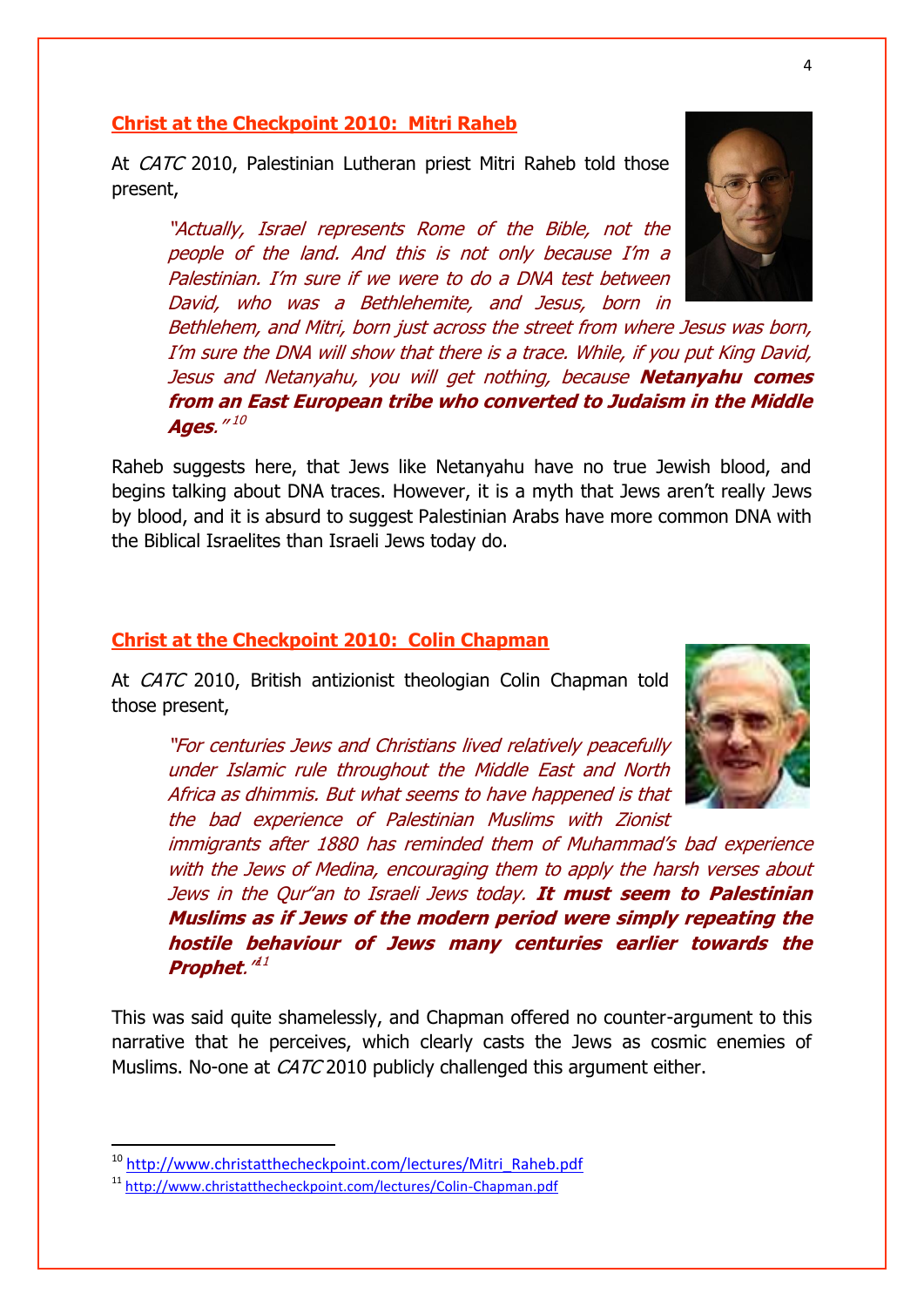### **Christ at the Checkpoint 2012: Speakers**

**Ben White<sup>12</sup>** has shared a political platform with Azzam Tamimi at SOAS University<sup>13</sup>. At the event, Tamimi asked, "What's so terrorist about Hamas?"<sup>14</sup> Azzam Tamimi is a man who has previously endorsed suicide bombing<sup>15</sup>. Ben White also praises Palestinian Christians who engage in



violent "resistance" against Israel<sup>16</sup>. Ben White wrote in the *Al Aqsa Journal*:

## "From the Arab Revolt in 1936, to the flourishing of the Palestine Liberation Organisation (PLO) in the mid-1960s, **Christian Palestinians played a significant role in the resistance to Israel.'** 17

The AI Agsa Journal is owned by Ismail Patel – an antisemitic conspiracy theorist and Hamas supporter.<sup>18</sup> It speaks volumes that White should write for this outfit. In his book about "Israeli apartheid", White cites the writings of Holocaust denier Roger Garaudy, as a source that is useful<sup>19</sup>. Ben White has also written:

"I do not consider myself an anti-Semite, yet I can also understand why some are." <sup>20</sup>

When federal authorities in the USA arrested a terror cell plotting to blow up a synagogue in New York, White complained that the arrests were a "fully blown threat to our freedoms."  $21$  White has also tried to argue that Israeli telecommunications companies must be boycotted from international business deals<sup>22</sup>. White supports "violent resistance" against Israel, writing that:

"**Popular struggle, like violent resistance, is not an end in and of itself; it is a method, a strategy**. It is the end goal, decolonization and liberation from occupation and Zionist apartheid, that is ferociously opposed by the self-declared international guardians of the "peace process" and their friends in the Palestinian elite. The rest is just smoke and mirrors."<sup>23</sup>

<sup>12</sup> <http://www.christatthecheckpoint.com/index.php/speakers/25-ben-white>

<sup>&</sup>lt;sup>13</sup> <http://www.thejc.com/news/uk-news/27106/calls-destruction-israel-soas-lecture>

<sup>14</sup> <http://www.thejc.com/news/uk-news/27106/calls-destruction-israel-soas-lecture>

<sup>15</sup> <http://www.thisislondon.co.uk/news/article-23363996-radical-muslim-addresses-convention.do>

<sup>16</sup> <http://roshpinaproject.com/2011/08/19/christ-at-the-checkpoint-2012-and-palestinian-christians/>

<sup>17</sup> [http://www.aqsa.org.uk/Portals/0/Journals/issue10\\_vol02\\_4web.pdf](http://www.aqsa.org.uk/Portals/0/Journals/issue10_vol02_4web.pdf)

<sup>18</sup> <http://hurryupharry.org/2009/02/24/ismail-patel-extremist/>

<sup>19</sup> [http://seismicshock.wordpress.com/2009/07/17/ben-white-recommends-roger-garaudy-essay-in-](http://seismicshock.wordpress.com/2009/07/17/ben-white-recommends-roger-garaudy-essay-in-%e2%80%98israeli-apartheid-guide%e2%80%99/) [%e2%80%98israeli-apartheid-guide%e2%80%99/](http://seismicshock.wordpress.com/2009/07/17/ben-white-recommends-roger-garaudy-essay-in-%e2%80%98israeli-apartheid-guide%e2%80%99/)

<sup>20</sup> <http://www.counterpunch.org/white0617.html>

<sup>21</sup> <http://www.benwhite.org.uk/blog/?p=976>

<sup>22</sup> <http://hurryupharry.org/2010/11/23/its-not-good-to-talk/>

<sup>23</sup> <http://electronicintifada.net/content/nonviolent-resistance-means-not-end/7171#.TqbopN6Im0s>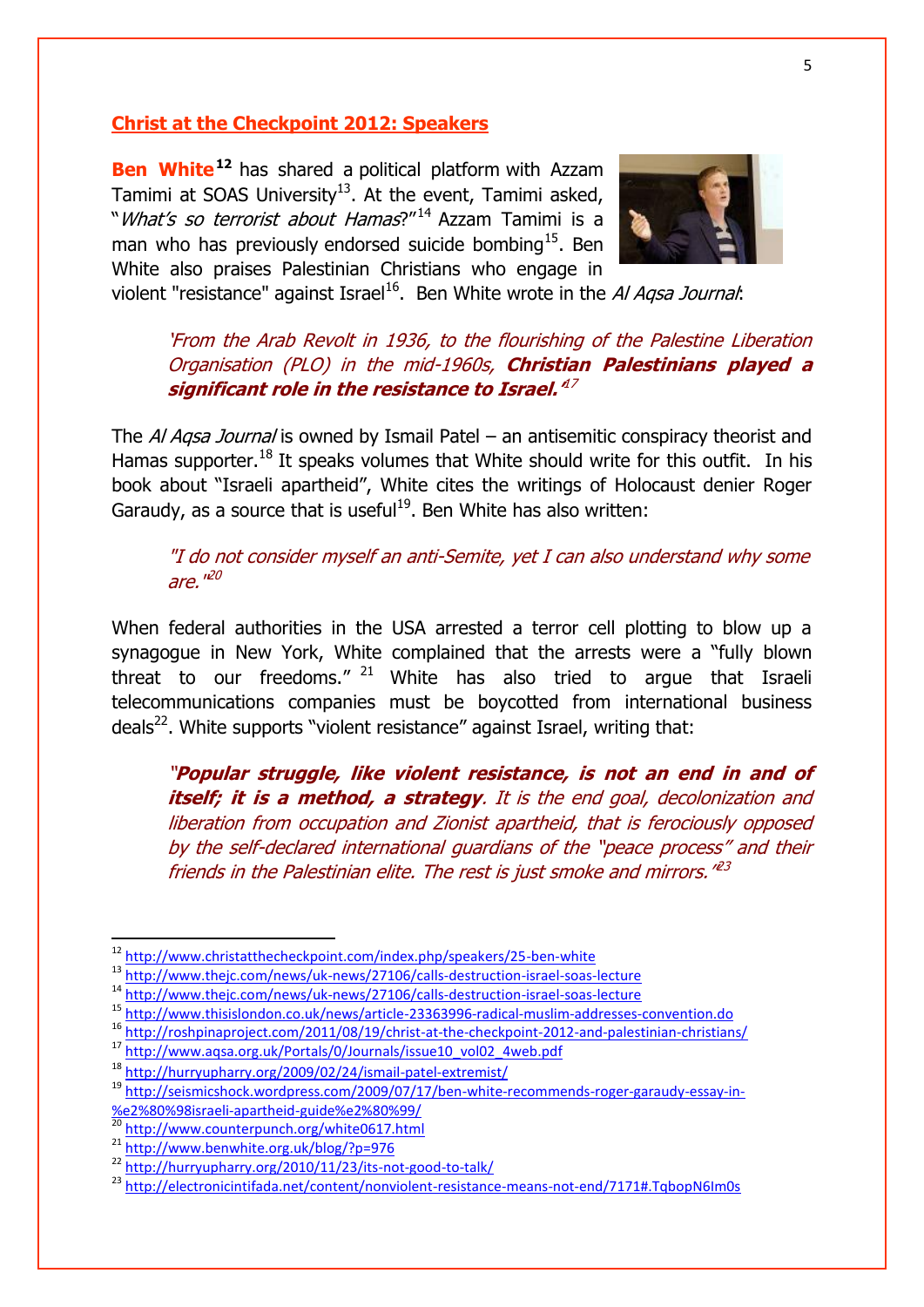**Stephen Sizer<sup>24</sup>** is vicar of Christ Church Virginia Water. He is a main organiser of the CATC 2012 conference. <sup>25</sup> Sizer has recommended the writings of Holocaust deniers<sup>26</sup>, quoted from Holocaust deniers in his book and on Iranian  $TV^{27}$ , and he has



frequently linked to antisemitic websites<sup>28 29</sup>. In response to Helen Thomas' call for Jews to "get the hell out of Palestine"<sup>30</sup>, Sizer enthused "**bring it on**"<sup>31</sup>. On this topic, Sizer has even linked approvingly to an interview with Helen Thomas in Playboy magazine!<sup>32</sup>

Sizer has joined hands with the Iranian regime to denounce Israel  $^{33}$ , despite the fact that Iran's Khomeinist regime has persecuted Christians since 1979<sup>34</sup>. Shockingly, Ayatollah Khomeini's daughter invited Sizer to Iran, promising to translate his writings into Farsi.<sup>35</sup>



Sizer met with Khomeini's daughter, Zahra Mostafavi, and the two exchanged gifts (see above right). Mostafavi has previously urged children to become suicide bombers.<sup>36</sup>



1

Sizer has met with the leader of Hezbollah's armed forces. Nabil Kaouk (left), in Southern Lebanon. <sup>37</sup> Kaouk has previously celebrated the release of child-murderer Samir Kuntar, in a Hezbollah-Israel prisoner exchange.<sup>38</sup> Kuntar murdered an Israeli father in front of his two children, before murdering the man's 4-year old daughter<sup>39</sup>.

<sup>&</sup>lt;sup>24</sup> <http://www.christatthecheckpoint.com/index.php/speakers/8-stephen-sizer>

<sup>&</sup>lt;sup>25</sup> <http://stephensizer.blogspot.com/2011/10/messianic-believers-are-brothers.html>

<sup>26</sup> [http://seismic-shock.com/2009/03/08/yes-stephen-sizer-didforwards-emails-written-by-9-11-conspiracy](http://seismic-shock.com/2009/03/08/yes-stephen-sizer-didforwards-emails-written-by-9-11-conspiracy-theorists-and-holocaust-deniers/)[theorists-and-holocaust-deniers/](http://seismic-shock.com/2009/03/08/yes-stephen-sizer-didforwards-emails-written-by-9-11-conspiracy-theorists-and-holocaust-deniers/)

<sup>&</sup>lt;sup>27</sup> <http://hurryupharry.org/2009/01/31/stephen-sizer-cites-another-holocaust-denier/>

<sup>28</sup> [http://seismic-shock.com/2010/10/20/stephen-sizer-posts-link-to-far-right-blog-promoting-holocaust](http://seismic-shock.com/2010/10/20/stephen-sizer-posts-link-to-far-right-blog-promoting-holocaust-deniers/)[deniers/](http://seismic-shock.com/2010/10/20/stephen-sizer-posts-link-to-far-right-blog-promoting-holocaust-deniers/)

<sup>29</sup> <http://hurryupharry.org/2011/10/13/stephen-sizer%E2%80%99s-reading-habits/>

<sup>30</sup> <http://wwedletter.files.wordpress.com/2011/09/helen-thomas-1.png>

<sup>31</sup> <http://wwedletter.files.wordpress.com/2011/09/helen-thomas-2.png>

<sup>32</sup> <http://stephensizer.blogspot.com/2011/04/helen-thomas-playboys-april-interview.html>

<sup>33</sup> <http://www.sizers.org/Persia.pdf>

<sup>34</sup> <http://www.spittoon.org/archives/10054>

<sup>35</sup> <http://dioceseofiran.org/?p=35>

<sup>&</sup>lt;sup>36</sup> <http://www.nysun.com/foreign/islamic-leaders-urge-children-to-be-bombers/38023/>

<sup>37</sup> <http://seismicshock.files.wordpress.com/2011/06/the-evangelical-intifada.pdf>

<sup>38</sup> <http://www.ynetnews.com/articles/0,7340,L-3568651,00.html>

<sup>39</sup> <http://www.mfa.gov.il/MFA/Terrorism-+Obstacle+to+Peace/Terror+Groups/Samir%20Kuntar>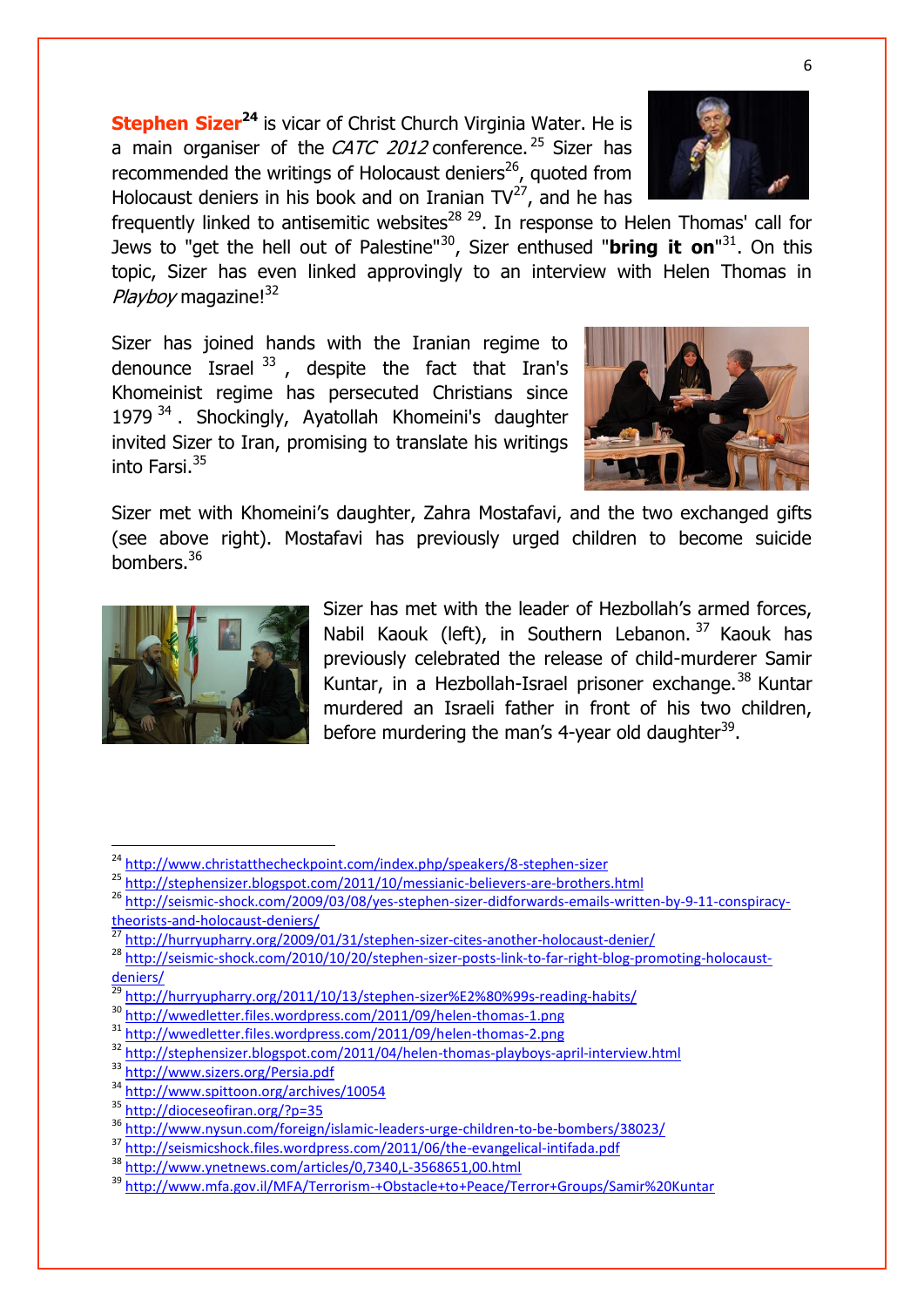Stephen Sizer has also befriended the antisemitic cleric Raed Salah (right), who thinks that Jews did not turn up for work on  $9/11^{40}$ . Salah also thinks that Jews baked matzah bread with the blood of Christian children, during the Middle Ages $^{41}$ .



Sizer and White have joined hands with Salah in a political project, backing Raed Salah as a man who knows how to ["save Jerusalem"](http://seismic-shock.com/2011/07/01/stephen-sizer-and-ben-white-want-anti-semite-to-help-save-jerusalem/)<sup>42</sup>. As such, these two CATC 2012 speakers sanitise his racist ideas. And so, they allow antisemitism to creep back into political and religious "Christian" discourse about the Jews and Israel. Indeed, one of Sizer"s congregants, Tony Gratrex, who helps to run the Reading Palestine Solidarity Campaign, also thinks that the Jews control the media<sup>43</sup>.

Despite all this, *Christ at the Checkpoint* are happy to let Sizer organise their conference. Sizer caused controversy for this statement earlier this year, appearing to decry Jewish Israeli believers in Jesus as heretics, for their Zionism. He told members of the Palestine Solidarity Campaign:

"There are certainly **churches** in Israel/Palestine that side with the occupation, **that side with Zionism**. One of my burdens is to challenge them theologically and show that **they've repudiated Jesus**, they"ve repudiated the Bible, and **they are an abomination**. 44 "

He later had to retract this statement, after fellow speakers at Christ at the Checkpoint asked him to. Yet in his apology, Sizer blamed the bloggers who highlighted this quote, for doing  $\text{so}^{45}$ , and claimed he was under duress because of pressure from Zionists on that night<sup>46</sup>. Furthermore, Sizer considers the Jewish covenant with God to be "rubbish"<sup>47</sup>. Sizer has expressed support for the terrorlinked flotilla to Gaza<sup>48</sup>, telling a Malaysian audience,

Getting behind the flotilla is a fantastic way [that] people here in Malaysia can help. Getting relief supplies into Gaza, breaking the siege. [...] We saw what happened to the Turkish flotilla. Coming up very soon there'll be a larger flotilla [...] so we're really excited about what we can do together.<sup>49</sup>

1

<sup>40</sup> <http://www.youtube.com/watch?v=opLWGJ0Io3c>

<sup>41</sup> <http://www.bbc.co.uk/news/uk-13969105>

<sup>42</sup> <http://seismic-shock.com/2011/07/01/stephen-sizer-and-ben-white-want-anti-semite-to-help-save-jerusalem/>

<sup>43</sup> <http://hurryupharry.org/2011/06/23/reading-psc-christ-church-virginia-water-stephen-sizer-and-tony-gratrex/>

<sup>44</sup> <http://roshpinaproject.com/2011/10/14/british-vicar-calls-israeli-messianic-jews-an-abomination/>

<sup>45</sup> [http://roshpinaproject.com/2011/10/17/british-vicar-who-called-israeli-messianic-jews-an-abomination](http://roshpinaproject.com/2011/10/17/british-vicar-who-called-israeli-messianic-jews-an-abomination-issues-a-non-apology-apology/)[issues-a-non-apology-apology/](http://roshpinaproject.com/2011/10/17/british-vicar-who-called-israeli-messianic-jews-an-abomination-issues-a-non-apology-apology/)

<http://roshpinaproject.com/2011/10/17/a-follow-up-on-the-christ-at-the-checkpoint-abomination-scandal/>

<sup>47</sup> <http://www.ynetnews.com/articles/0,7340,L-4137444,00.html>

<sup>48</sup> <http://www.weeklystandard.com/blogs/terror-finance-flotilla>

<sup>49</sup> <http://www.youtube.com/watch?v=7zrwEsxd2r8>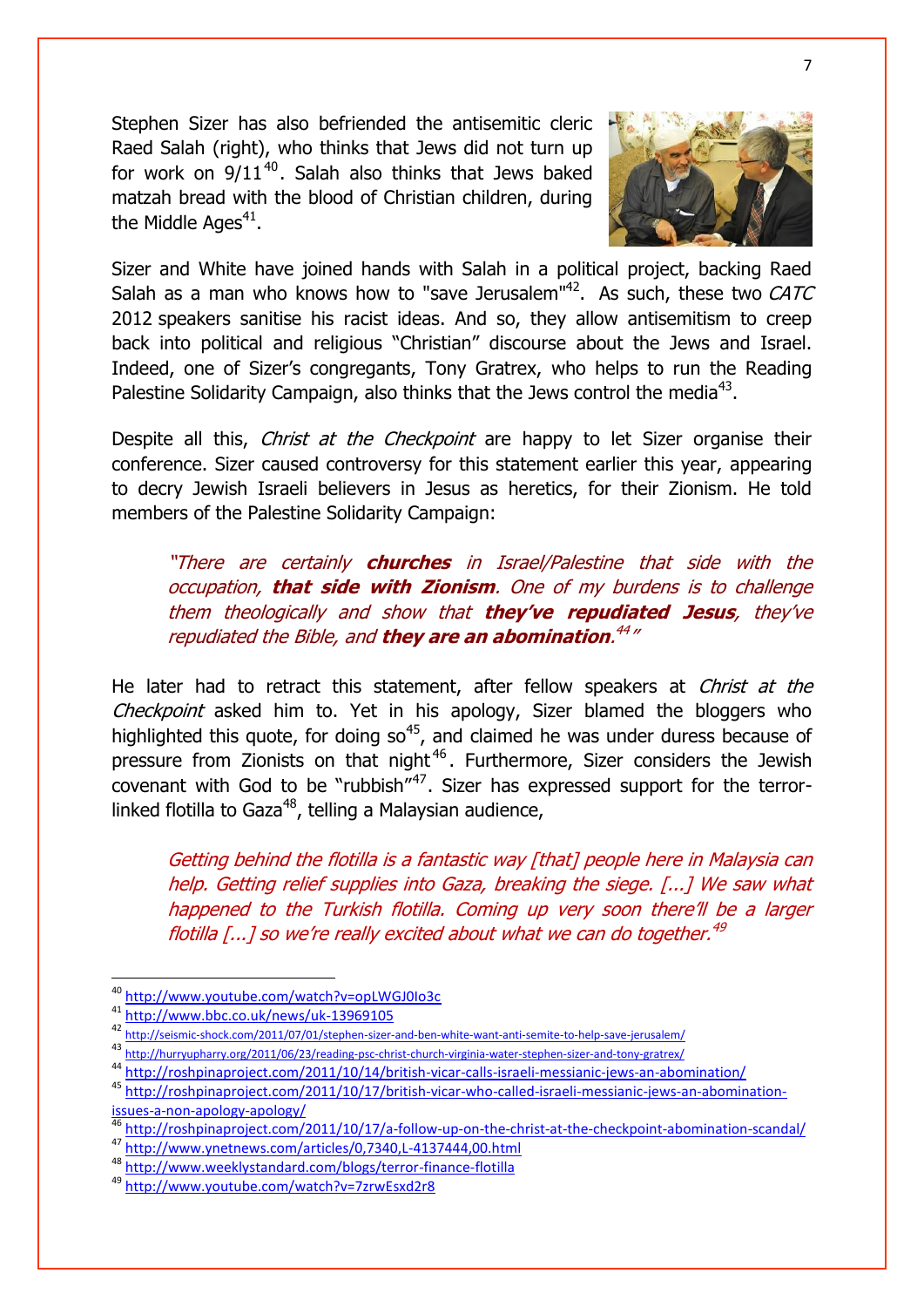**Sami Awad<sup>50</sup>** is the director of the Holy Land Trust, which is a Palestinian NGO $<sup>51</sup>$ . Awad has also endorsed antisemitic</sup> Islamist cleric Raed Salah<sup>52</sup>, despite Salah's racist conspiracy theories.



Although Awad frequently speaks about "non-violent resistance"<sup>53</sup>, he has written:

"Our goal is to involve all people in the popular resistance. I call for every person to ask themselves each day when they wake up what they can do that day to resist the occupation, whether it is coming up with a new slogan or music, writing something, it doesn"t matter what. What does matter, what is crucially important, is that all people are engaged in this popular struggle.

**This is not a substitute for the armed struggle**. This is not a method for normalization with the occupation. Our goal is to revive the popular resistance until every person is involved in dismantling the occupation.<sup>54</sup>"

In a project for the Holy Land Trust in July 2011, Awad teamed up with the



disgraced Greek Orthodox cleric Atallah Hanna (left)<sup>55</sup>. Hanna was removed from his post by the Greek Orthodox Church, shortly after praising suicide bombs against Israeli civilians<sup>56</sup>. Yet Sami Awad continues to work with Hanna.

Regarding the Gaza flotilla sent in May 2010 by the Turkish Islamists IHH $^{57}$ , Awad wrote,

"The world woke up Monday morning to a shocking and tragic scene, as Israeli commandos launched an unprovoked raid on a flotilla carrying **nonviolent activists** attempting to deliver **humanitarian aid** to Gaza." 58

It is important to bear in mind, that the IHH is very pro-Hamas. Indeed, the IHH is one of the world's biggest and most keen material and political supporters of Hamas<sup>59</sup>. The IHH are funders and lovers of jihad, with links to global terror networks<sup>60</sup>. IHH flotilla participants carried weapons on the flotilla ship Mavi

<sup>51</sup> [http://www.holylandtrust.org/index.php?option=com\\_content&task=view&id=191&Itemid=144](http://www.holylandtrust.org/index.php?option=com_content&task=view&id=191&Itemid=144)

<sup>&</sup>lt;sup>50</sup> <http://www.christatthecheckpoint.com/index.php/speakers/24-sami-awad>

<sup>52</sup> <http://hurryupharry.org/2011/07/21/sami-awad-on-nutty-priests-and-swastika-lovers/>

<sup>53</sup> <http://samiawad.wordpress.com/>

<sup>54</sup> [http://english.pnn.ps/index.php?option=com\\_content&task=view&id=1375](http://english.pnn.ps/index.php?option=com_content&task=view&id=1375)

<sup>55</sup> <http://www.facebook.com/media/set/?set=a.10150231365650248.317712.44639120247&type=1>

<sup>56</sup> <http://www.christianitytoday.com/ct/2002/juneweb-only/6-17-51.0.html>

<sup>57</sup> <http://hurryupharry.org/2010/06/15/ihh-and-cockroaches/>

<sup>&</sup>lt;sup>58</sup> [http://mideast.foreignpolicy.com/posts/2010/06/01/nonviolence\\_from\\_the\\_bottom\\_up](http://mideast.foreignpolicy.com/posts/2010/06/01/nonviolence_from_the_bottom_up)

<sup>59</sup> <http://www.weeklystandard.com/blogs/terror-finance-flotilla>

<sup>60</sup> [http://www.terrorism-info.org.il/malam\\_multimedia/English/eng\\_n/html/gj\\_e007.htm](http://www.terrorism-info.org.il/malam_multimedia/English/eng_n/html/gj_e007.htm)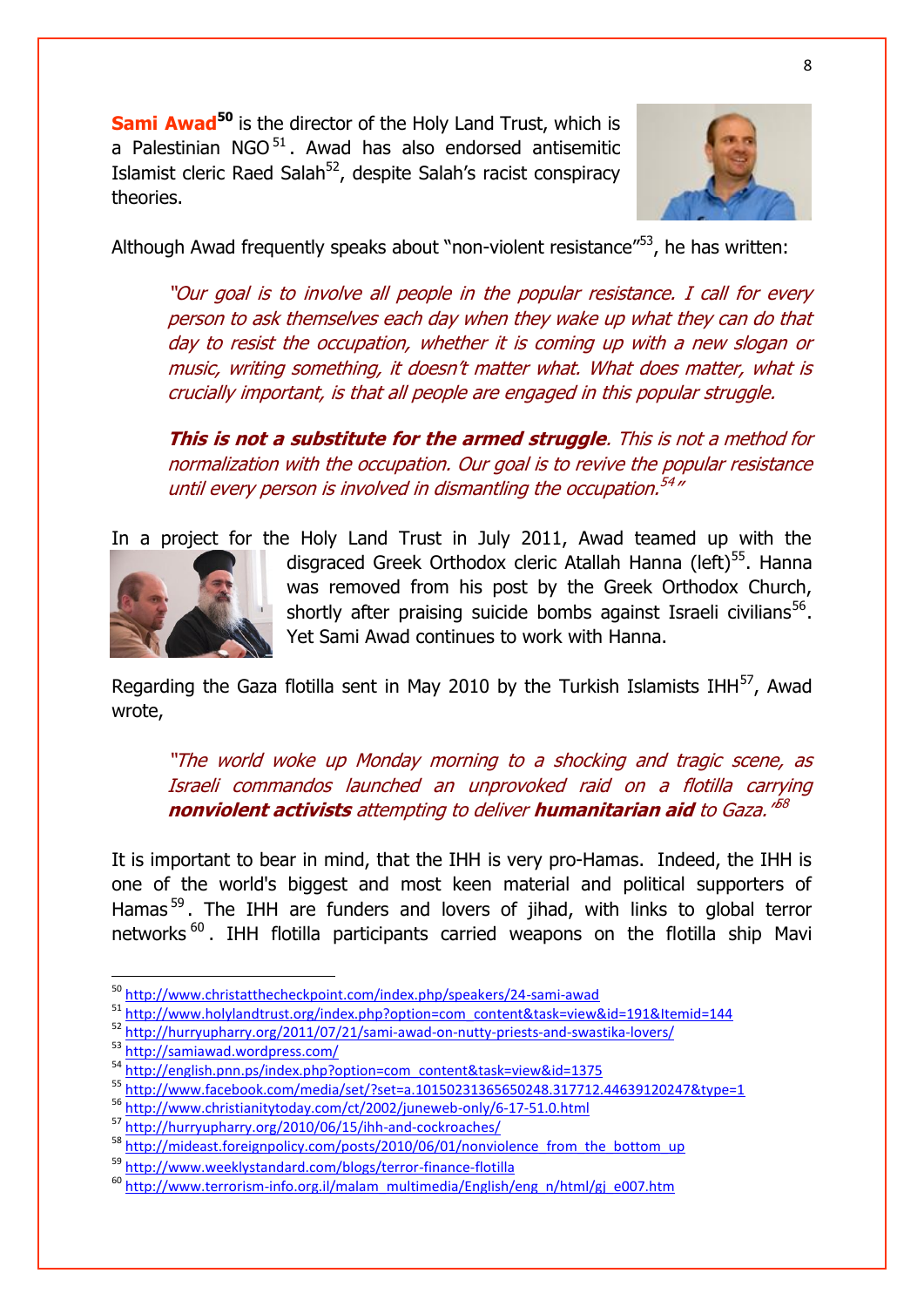Marmara $^{61}$ . Flotilla participants also chanted songs, calling for the murder of Jews $^{62}$ . Here are some of the weapons found aboard the Mavi Marmara $^{63}$ :



And yet, Checkpoint speakers like Sami Awad, Ben White<sup>64</sup> and Stephen Sizer<sup>65</sup> support the IHH flotilla. Here we see  $CATC$  2012 speakers, arguing that violent racists are actually non-violent and non-racist.

As well as supporting the IHH-backed **flotilla** in 2010, Awad was a spokesperson for the **flytilla** in 2011, which was outlawed by Israel.<sup>66</sup> The flytilla was an attempt to put pressure on Israel, following the failure of the 2011 flotilla, also backed by IHH<sup>67</sup>. Awad has also used Twitter<sup>68</sup> to promote an article, in which an Israeli journalist wrote:

"[...] the idea that we are members of the chosen people is planted far deeper [...] If you scratch beneath the skin of almost any Israeli, you'll discover that he really is convinced of that: We're the best; the "Jewish genius" is the most successful; the Israel Defense Forces is the most moral. Nobody will tell them different, we're simply the best in the world. This is not only **unnecessary and groundless arrogance**, it's also an extremely dangerous idea that enables Israel to behave as it does, with blatant disregard of the world's feelings. Nor does it lack benighted ultra-nationalist and **racist foundations**."

This is a clear misunderstanding, about what it means to be "chosen", as Harry"s Place has discussed, in a similar context<sup>69</sup>. Sami Awad is also on the CATC 2012 organising committee<sup>70</sup>.

<sup>63</sup> <http://www.flickr.com/photos/israel-mfa/sets/72157624179998488/>

<sup>&</sup>lt;sup>61</sup> <http://www.flickr.com/photos/israel-mfa/sets/72157624179998488/>

<sup>62</sup> [http://www.youtube.com/watch?v=b3L7OV414Kk&feature=player\\_embedded](http://www.youtube.com/watch?v=b3L7OV414Kk&feature=player_embedded)

<sup>64</sup> [http://www.palestinecampaign.org/index9b.asp?m\\_id=1&l1\\_id=4&l2\\_id=99&Content\\_ID=1878](http://www.palestinecampaign.org/index9b.asp?m_id=1&l1_id=4&l2_id=99&Content_ID=1878)

<sup>65</sup> [http://www.youtube.com/watch?v=7zrwEsxd2r8&feature=player\\_embedded](http://www.youtube.com/watch?v=7zrwEsxd2r8&feature=player_embedded)

<sup>66</sup> <http://www.bbc.co.uk/news/world-middle-east-14084547>

<sup>67</sup> [http://www.terrorism-info.org.il/malam\\_multimedia/English/eng\\_n/html/ipc\\_e194.htm](http://www.terrorism-info.org.il/malam_multimedia/English/eng_n/html/ipc_e194.htm)

<sup>68</sup> [http://twitter.com/#!/Sami\\_Awad/status/122991987887587328](http://twitter.com/#!/Sami_Awad/status/122991987887587328)

<sup>69</sup> <http://hurryupharry.org/2011/10/20/deborah-orr-on-jewish-chosenness/>

<sup>70</sup> <http://www.christatthecheckpoint.com/index.php/about-us/conference-committee>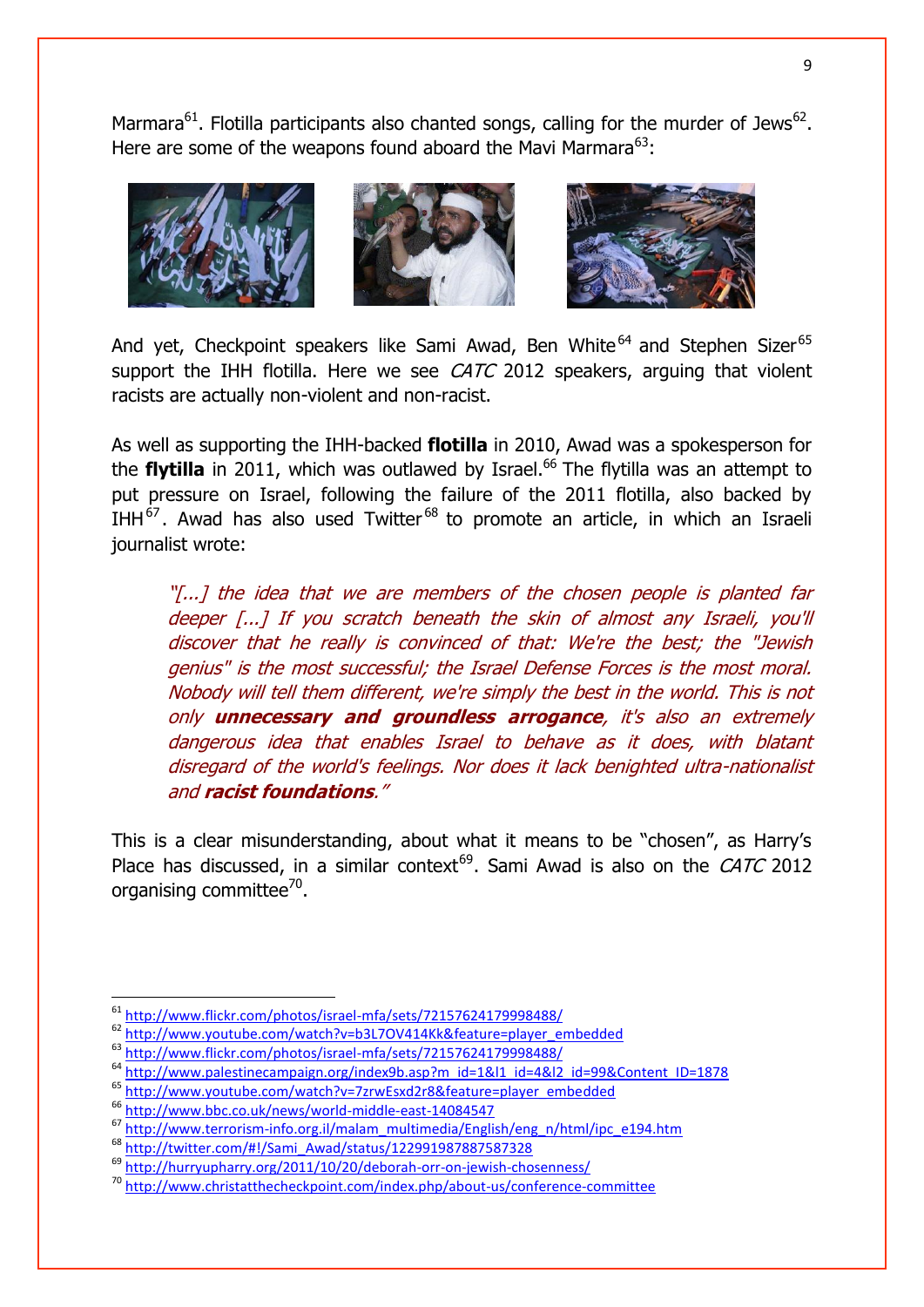**Alex Awad<sup>71</sup>** is a lecturer at the Bethlehem Bible College, which is hosting *CATC* 2012. Like Sizer, Alex Awad is on the organising committee of  $CATC 2012^{72}$ .

Alex Awad likes to use the Bible as a weapon against Israel,

arguing that the evil Pharaoh of the Bible is welcomed by Israel as their messiah. Awad says of Israelis,

"I knock at the doors of God"s mercy and pray because **Pharaoh, the messiah of modern Israel**, is hardening his heart and the leaders of the Western world are clasping their hands in his bloody hands."<sup>73</sup>

Alex's brother **Bishara<sup>74</sup>** is the President of the college, and also a speaker at CATC 2012.

Alex Awad has a track record of preaching anti-Zionism around the world. Most notoriously, in May 2008, Awad attended the Voice of Palestine 60th Nakba Conference hosted in Jakarta, Indonesia, alongside representatives from Hamas and Hezbollah. Here is a picture of Awad (far-right) with Holocaust denier Fred Tobin (second-from-left):



Despite Awad"s dislike of Christian Zionist prophecy, an Islamic scholar at the Jakarta event predicted that Israel would be destroyed by 2022<sup>75</sup>!

Assorted terrorists, Islamists and Holocaust deniers<sup>76</sup> were invited to the conference. You can read conference-attendee and Holocaust-denier Fred Tobin"s account of events in Jakarta on his website<sup>77</sup>. You can see the aims of the Voice Of Palestine conference on the *Muhsinlabib* blog<sup>78</sup>. According to Tobin's report<sup>79</sup>, Awad advocated a one-state solution, as did others in Jakarta.

<sup>72</sup> <http://www.christatthecheckpoint.com/index.php/about-us/conference-committee>



**<sup>.</sup>** <sup>71</sup> <http://www.christatthecheckpoint.com/index.php/speakers/22-alex-awad>

<sup>73</sup> <http://www.al-bushra.org/hedchrch/april17.htm>

<sup>74</sup> <http://www.christatthecheckpoint.com/index.php/speakers/59-bishara-awad>

<sup>75</sup> <http://hurryupharry.org/2009/03/11/fundamentalists-and-crazy-end-times-prophecies/>

<sup>76</sup> <http://www.hurryupharry.org/2009/03/25/some-awkward-questions-for-john-hubers/>

<sup>77</sup> <http://www.adelaideinstitute.org/newsletters/n392.htm>

<sup>78</sup> <http://muhsinlabib.wordpress.com/2008/05/03/segera-konferensi-internasional-palestina-di-jakarta/>